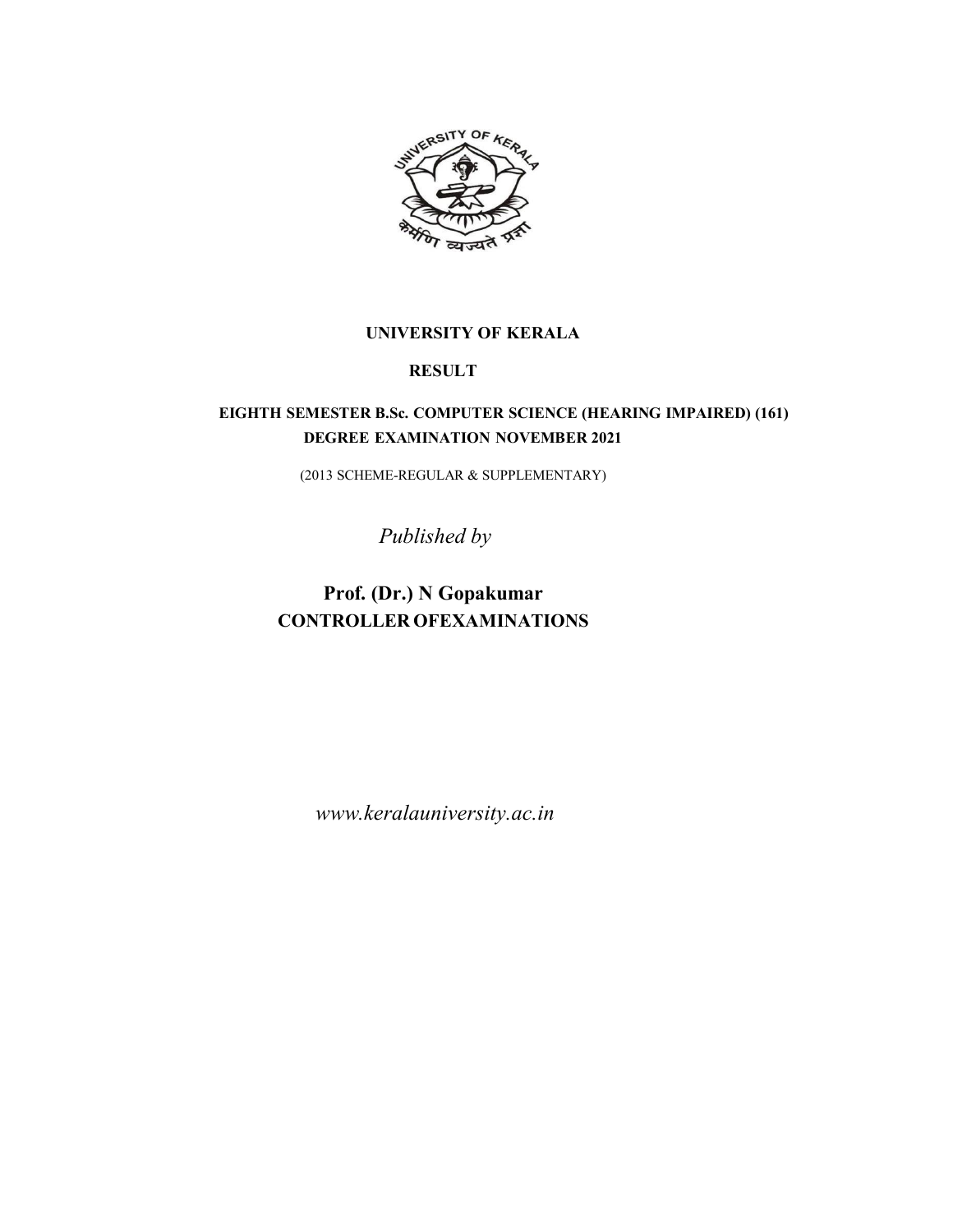

**No. ES VII/2022**

Thiruvananthapuram Dated: 25/01/2022

## **UNIVERSITY OF KERALA**

### **S Y N D I C AT E – I N – C I R C U L AT I O N**

The results of the **Eighth Semester B.Sc. Computer Science (Hearing Impaired-2013 scheme-Regular and Supplementary)Degree Examination November 2021 as declared by the respective Board of Examiners are given below.**

| <b>Name of Examination</b>            | <b>Total</b>      | <b>Total</b> | <b>Total</b> | % Pass |
|---------------------------------------|-------------------|--------------|--------------|--------|
|                                       | <b>Registered</b> | Appeared     | <b>Pass</b>  |        |
| <b>Eighth Semester B.Sc. Computer</b> |                   |              |              |        |
| <b>Science (Hearing Impaired-2013</b> |                   |              |              |        |
| scheme-Regular and                    | 34                | 34           | 24           | 70.59  |
| <b>Supplementary</b> ) Degree         |                   |              |              |        |
| <b>Examination November 2021</b>      |                   |              |              |        |
|                                       |                   |              |              |        |

The results may be approved. It is proposed to publish the results on 25/01/2022

 **Sd/-**

### **CONTROLLER OF EXAMINATIONS**

To, **1.E.J.III 2.E.J.IX 3.PRO 4.IT CELL**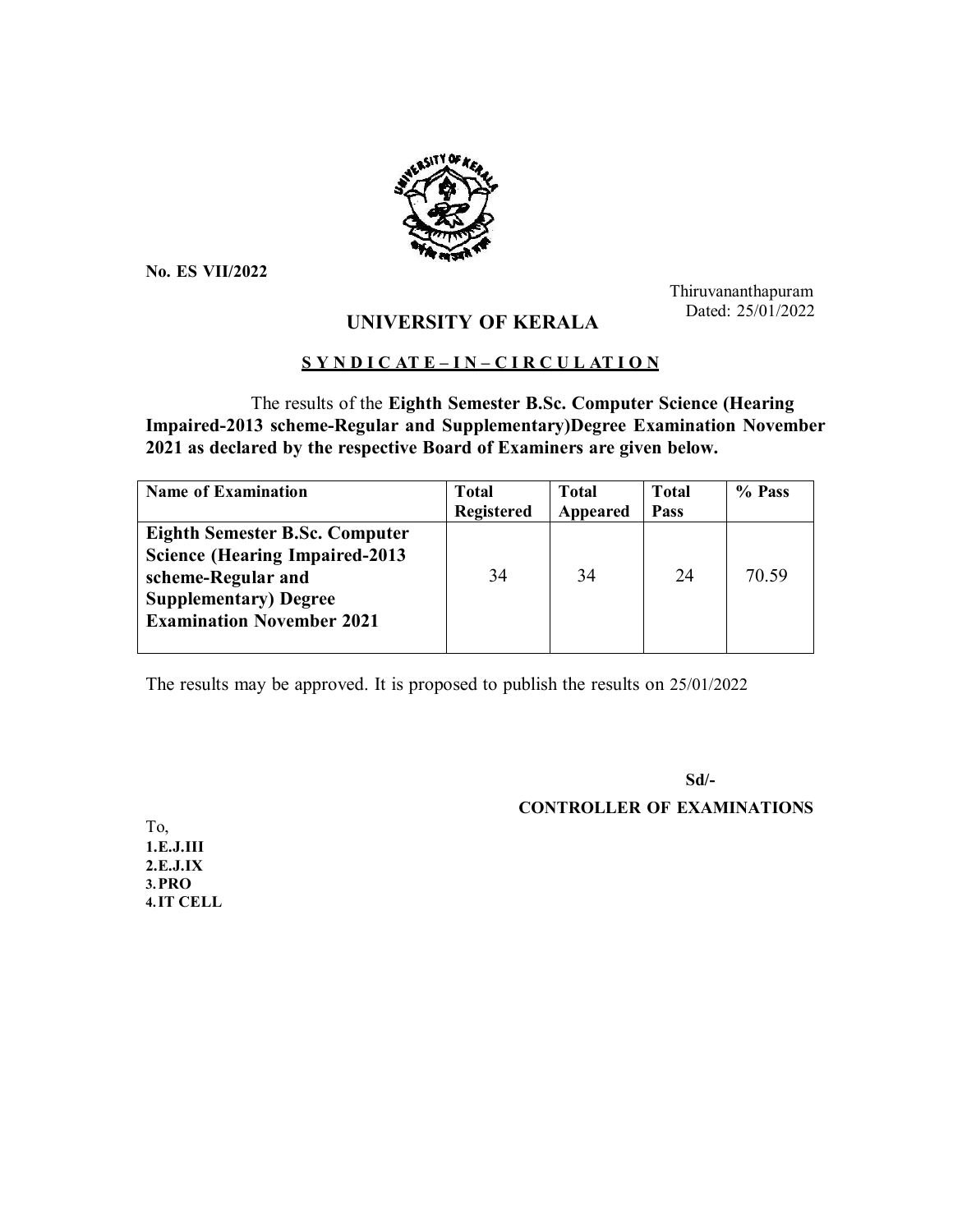

1. The following is the provisional list of Register Numbers of the successful candidates at the **Eighth Semester B.Sc. Computer Science (Hearing Impaired) 2013 Scheme-Regular and Supplementary Degree Examination November 2021** as declared by the Board of Examiners.

2. Those who are successful in parts means either the candidate has not obtained a minimum 50 marks in CE and ESE put together, and has not obtained a mark of 30 in the ESE.

3. The date for revaluation and scrutiny is 0**4/02/2022**.Candidate should make use of draft mark list available in the university website for applying for revaluation through online.

 **Sd/- CONTROLLER OF EXAMINATIONS**

University Buildings, Thiruvananthapuram, Dated:25/01/2022